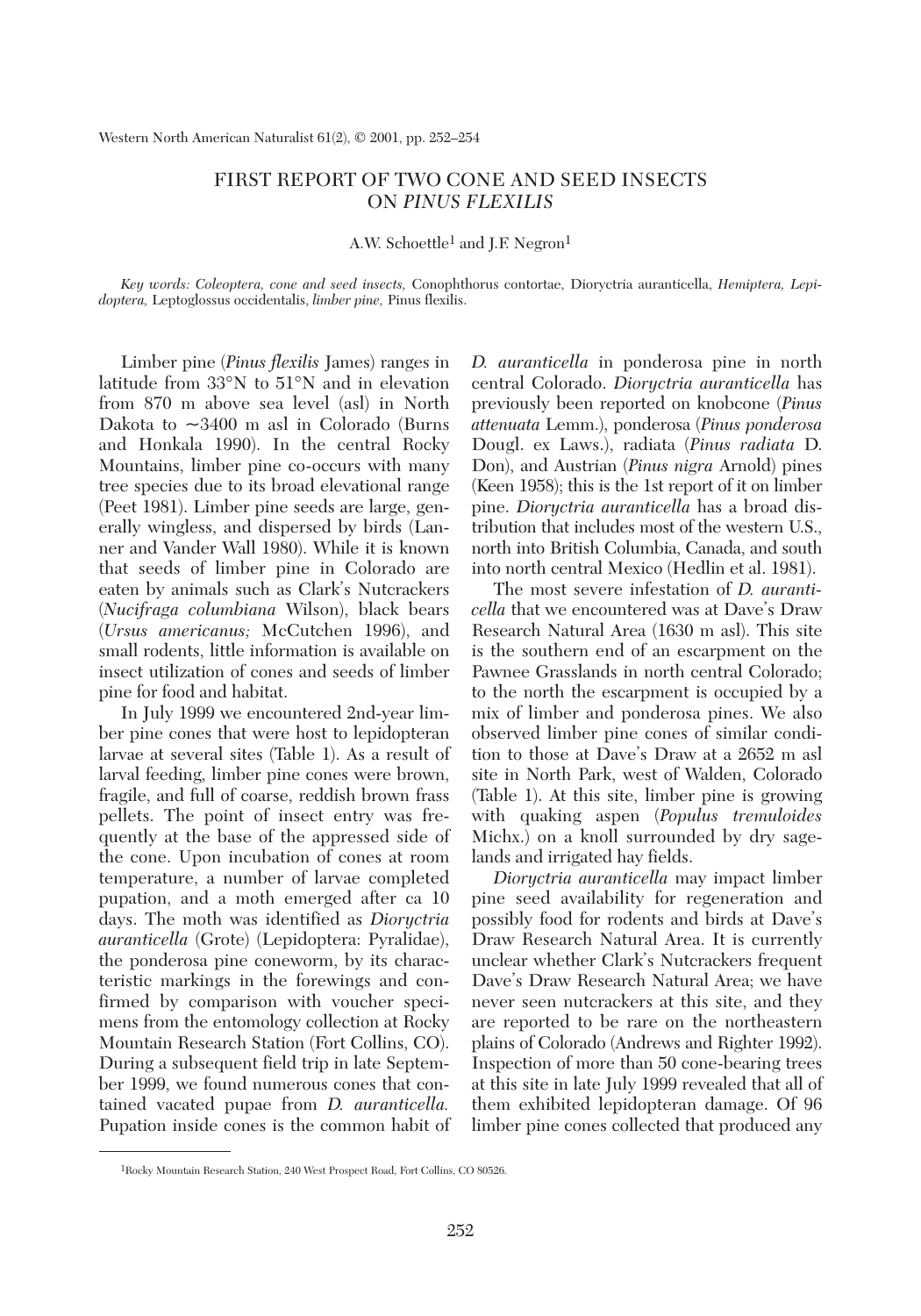| of each site, see Schoettle and Rochelle $(2000)$ . Presence is noted by $+$ , absence by $-$ . |                    |              |                            |                              |
|-------------------------------------------------------------------------------------------------|--------------------|--------------|----------------------------|------------------------------|
| Site                                                                                            | $E$ levation $(m)$ | Female cones | Dioryctria<br>auranticella | Leptoglossus<br>occidentalis |
| Dave's Draw RNA                                                                                 | 1630               |              |                            |                              |
| Woods Landing (WY)                                                                              | 2609               |              |                            |                              |
| Jelm View (WY)                                                                                  | 2646               |              |                            |                              |
| Lake John                                                                                       | 2652               |              |                            |                              |
| Pond View                                                                                       | 2963               |              |                            |                              |
| Lawn Lake                                                                                       | 3084               |              |                            |                              |
| Crown Point                                                                                     | 3133               |              |                            |                              |
| Mid-Rollins Pass                                                                                | 3170               |              |                            |                              |
| Jenny Lake                                                                                      | 3328               |              |                            |                              |

TABLE 1. Summary of cone and seed insects found on limber pine during the summer of 1999 along an elevational gradient east of the Continental Divide in northern Colorado and southern Wyoming. For a more complete description of each site, see Schoettle and Rochelle (2000). Presence is noted by +, absence by –.

seeds, 78% had some insect-caused damage reducing seed yield. This is a conservative description of the impact of the insect population since numerous cones were destroyed completely and were not collected.

During the September site visit to Dave's Draw Research Natural Area, we also collected numerous specimens of the western conifer seed bug, *Leptoglossus occidentalis* Heidemann (Hemiptera: Coreidae). The seed bug was abundant on the tips of current-year needles and conelets (1st-year cones), predominantly on the south side of limber pine trees. *Leptoglossus occidentalis* has a broad distribution that includes all of the western U.S. into southern Canada (Hedlin et al. 1981). It has been reported on numerous species, but this is the 1st report of it on limber pine. We have not observed the presence of *L. occidentalis* at any of our other limber pine sites (Table 1).

At 2 mid-elevation sites (2609 and 2646 m asl), limber pine cones were host to beetles, the impact of which was consistent with that caused by *Conophthorus contortae* Hopkins (Coleoptera: Scolytidae) previously reported on numerous western pines including limber, lodgepole (*Pinus contorta* Dougl. ssp. *latifolia* Bailey), and ponderosa (Hedlin et al. 1981). The point of attack was the base of the cone. Infested cones were small and cone expansion appeared to have been arrested after the 1st year of development. Infested cones produced no seed. Several trees had a partially infested cone crop, but more frequently the damage was isolated to individual trees that experienced destruction of their entire cone crop. Both beetle-affected limber pine stands are within an extensive forest dominated by lodgepole pine.

We observed no signs of insects in maturing cones at 3 higher-elevation sites dominated by limber pine (2963, 3170, and 3328 m asl); and we could not find any maturing cones at 2 other sites (3084, 3133 m asl; Table 1).

Limber pine appears to be an alternate host for several cone and seed insects that affect co-occurring species. Limber pine co-occurs with ponderosa pine in its lower-elevation range; in this area we report that it is host to *D. auranticella* and *L. occidentalis,* which are commonly found on ponderosa pine. Where limber pine grows with lodgepole pine, it is host to *C. contortae,* an insect that is often associated with lodgepole pine.

These new records purport the need to further investigate the arthropod fauna that is associated with cones and seeds of limber pine. Voucher insect specimens collected have been placed in the entomological collection located at the Rocky Mountain Research Station, Fort Collins, Colorado.

We thank Region 2 USFS Research Natural Area Program for access to the Dave's Draw site and David Leatherman of the Colorado State Forest Service for helpful comments on an earlier version of this manuscript.

## LITERATURE CITED

- ANDREWS, R., AND R. RIGHTER. 1992. Colorado birds: a reference to their distribution and habitat. Denver Museum of Natural History, Denver, CO. 480 pp.
- BURNS, R.M., AND B.H. HONKALA. 1990. Silvics of North America. Volume 1: Conifers. USDA Forest Service Agricultural Handbook 654.
- HEDLIN, A.F., H.O. YATES III, D.C. TOVAR, B.H. EBEL, T.W. KOERBER, AND E.P. MERKEL. 1981. Cone and seed insects of North American conifers. Canadian Forestry Service, United States Forest Service, and